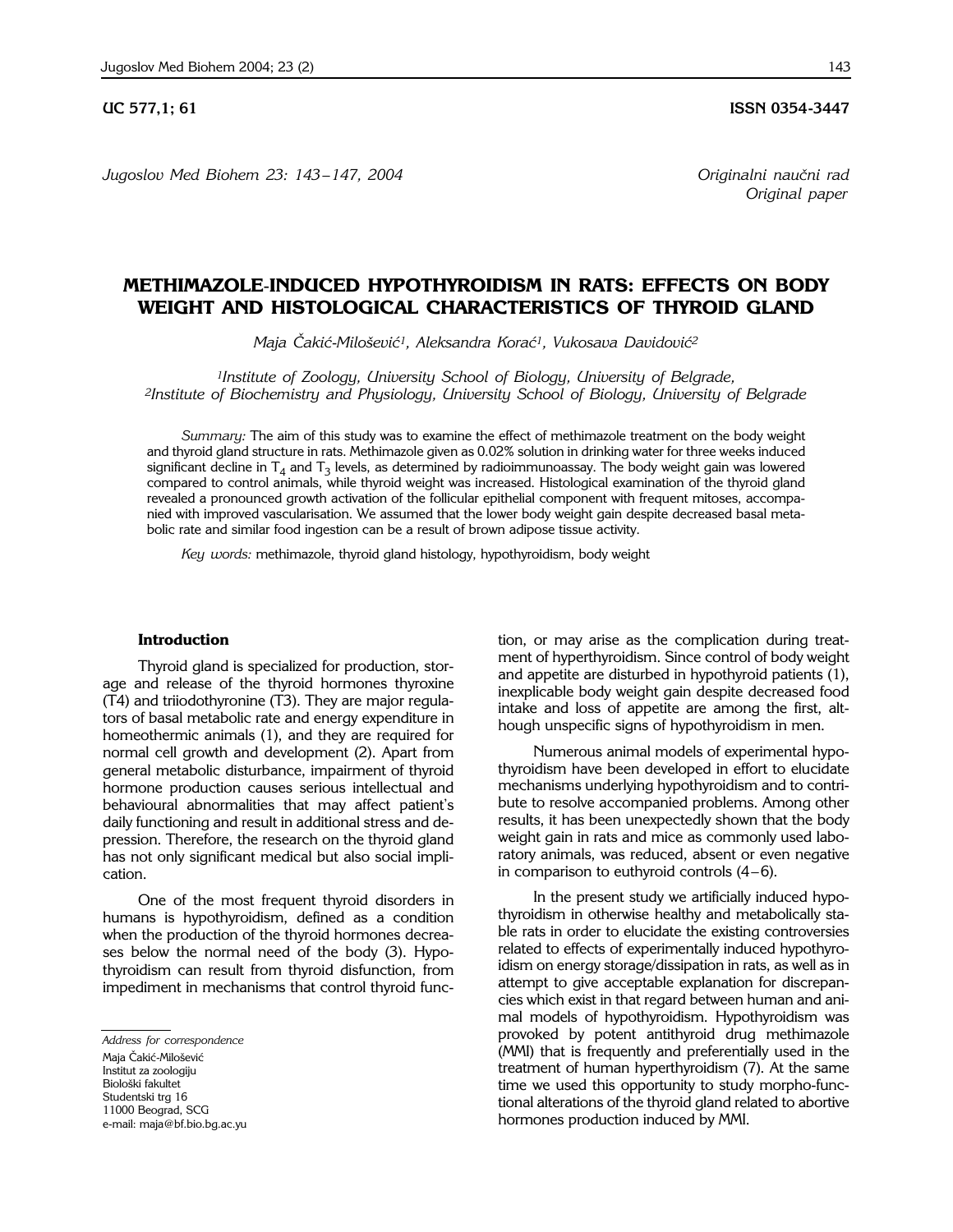Male Wistar rats, weighing  $130 - 150$  g at the beginning of the experiment were caged individually on 12:12 h light-dark schedule at the room temperature  $(22 \pm 1 \degree C)$ , and fed with commercial rat food (Subotica, SCG). The rats were divided into two groups: animals from the first group  $(n=8)$  were made hypothyroid by drinking 0.02% MMI (Sigma St. Louis, USA) solution in drinking water for three weeks; animals in the other group  $(n=6)$  were untreated control.

Body temperature was measured at the beginning and at the end of the experiment. Good health and condition of all animals were noted during the investigation.

On day 22 of the experiment animals were weighed and killed by decapitation. Blood samples for determination of thyroid hormone concentrations in the serum were collected. Total serum  $T_4$  and  $T_3$  concentrations were determined by radioimmunoassay (detection kits provided by INEP, Zemun, SCG). Both thyroid lobes were excised, weighed and fixed in the 3.5% neutral-buffered formalin where they were stored until embedding in Bioplast. Five  $\mu$ m thick sections were dyed with Mayer's hematoxylin, and observed with Leika MPS 60 light microscope. Samples of other tissues, including interscapular brown adipose tissue, were also isolated and fixed for future studies.

Statistical analysis was performed using Student's t-test and data were presented as means  $\pm$  SE.

#### **Results**

The results presented in *Table I* show that MMI treatment strongly affected body and thyroid gland mass, as well as  $T_4$  and  $T_3$  serum levels.

Although at the beginning of the experiment mean body mass in both control and experimental group of animals was practically equal (K:  $142.2 \pm 3.66$ ) g; MMI:  $141.5 \pm 2.40$  g), at the end of the treatment the rats from the experimental group were significantly lighter (K: 280.0  $\pm$  5.80 g; MMI: 209.0  $\pm$  6.51 g;

|  |  | Table I. Changes in body and thyroid weights         |
|--|--|------------------------------------------------------|
|  |  | and serum $T_4$ and $T_3$ levels after MMI treatment |

|                                       | Control            | <b>MMI</b>                            | <b>Statistics</b> |
|---------------------------------------|--------------------|---------------------------------------|-------------------|
| Body weight gain (g)                  | $137.83 \pm 4.820$ | $67.50 \pm 5.095$                     | p<0.001           |
| Thyroid weight (mg)                   | $32.32 \pm 2.284$  | $43.78 \pm 3.172$                     | p<0.02            |
| Thyroid weight<br>(mq/100 q b.w.)     |                    | $12.39 \pm 1.126$   20.65 $\pm 1.510$ | p<0.01            |
| Serum $T_A$<br>concentration (nmol/L) | $104.34 \pm 8.727$ | $30.20 \pm 1.108$                     | p<0.001           |
| Serum $T_3$<br>concentration (nmol/L) | $1.09 \pm 0.137$   | $0.65 \pm 0.098$                      | p<0.05            |
| $b. w. - body weight$                 |                    |                                       |                   |

p<0.001), namely they gained approximately 50% less mass than the control animals. As early as during extirpation, it was clearly visible that the thyroids from the experimental rats were enlarged and, judged by color, better vascularised compared to the controls. Absolute thyroid mass was increased for about one-third, which, together with reduced body mass gain resulted in conspicuous rise in the thyroid mass expressed per 100 g of body weight. In all treated animals, MMI administration elicited a significant decrease in  $T_3$  and  $T_4$  serum levels, although they remained above the assays limits of detection. Finally, contrary to the expectations, body temperature was unchanged after three weeks of MMI treatment (data not shown).

Examinations conducted by light microscopy revealed remarkable morphological alterations in the thyroid gland connected with stimulation of its activity and growth. In the control group of animals (*Figure 1A*) thyroid follicles were mainly large, round and filled with pale colloid. Thyrocytes were cuboidal or somewhat flatter, with roundish or oval nucleus and rarely visible nucleolus. Capillaries in the connective tissue among the follicles were narrowed. In the thyroids from MMI treated rats different types of follicles could be recognised. A majority of follicles were irregularly shaped and narrowed due to largely resorbed colloid. Epithelium often formed infoldings toward lumen or, in places, thyrocyte »islands« were observed in the lumen (*Figure 1B*). Thyrocytes were enlarged, more or less cylindric, with a large euchromatic nucleus and prominent nucleolus. Numerous microvilli and occasionally pseudopods were formed at the apical pole of the thyrocytes. In fewer follicles luminal content remained and thyrocytes were cuboidal.

Mitoses within follicular epithelium were very frequent (*Figure 2A*), as well as cells in different stages of apoptosis. Nuclei of the apoptotic cells displayed condensation of chromatin that appeared as small intensely stained spherical masses (*Figure 2B*).

Finally, better vascularisation of the thyroid gland after MMI treatment was manifested by widened elongated capillaries which followed the margins of the follicles. Endothelial cells were in close contact with the base of thyrocytes, sometimes seemingly pushing them toward the follicular lumen. A connective tissue stroma was hypertrophic and mast cells in the vicinity of the capillaries were not uncommon.

### **Discussion**

Giving MMI in drinking water is a conventionally used method for establishing hypothyroidism in experimental animals  $(5, 8-12)$ . MMI acts as false substrate for thyroid peroxidase, thus blocking the iodination of thyrosine residues within thyroglobulin and the coupling of iodothyrosines into iodothyronines (3, 8). Since the release of hormones is not affected, the onset of effects is somewhat delayed and slowed, until the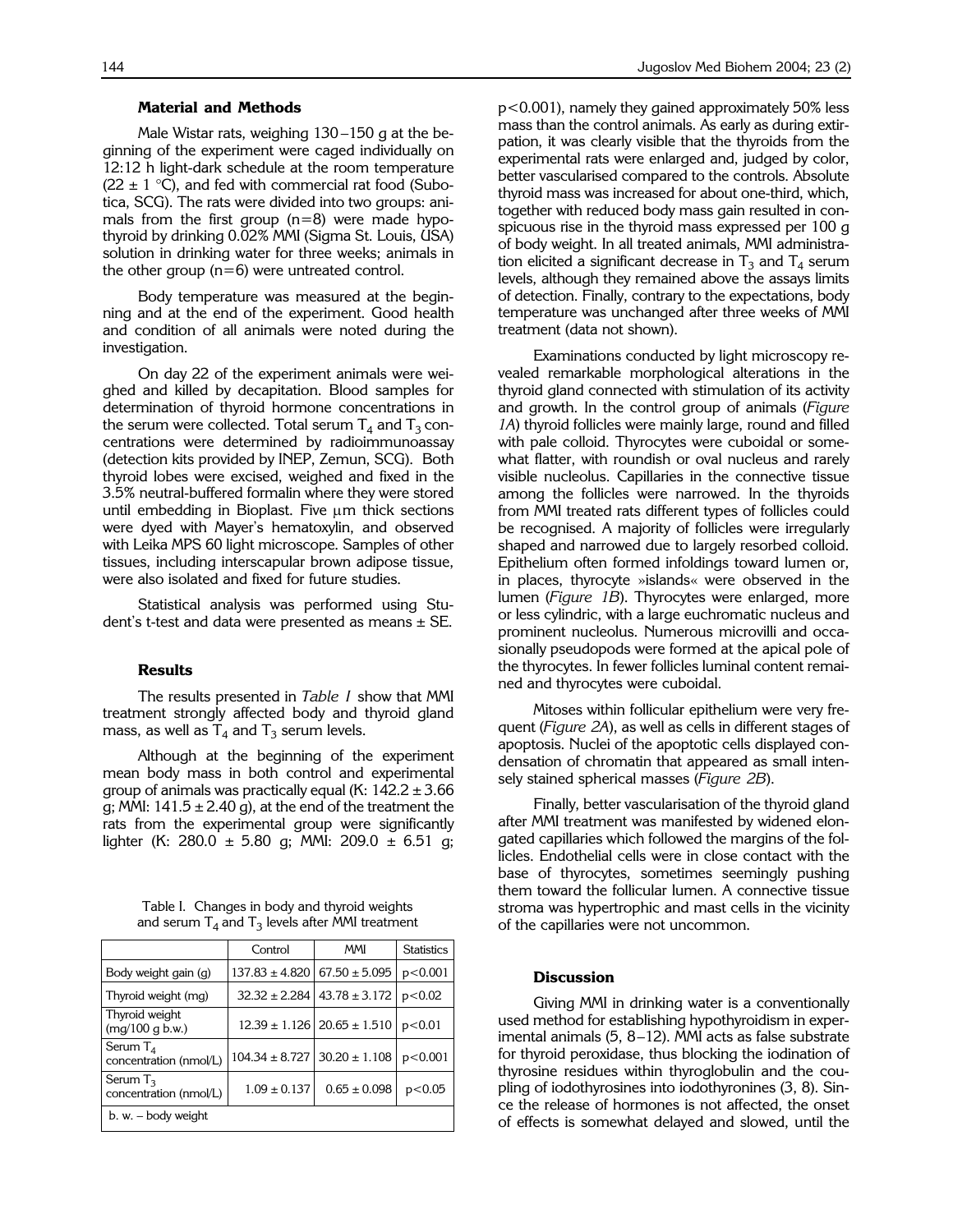

Figure 1. Thyroid follicles in rat from the control (A) and experimental group (B). Hematoxylin,  $\times$  600.



Figure 2. Mitosis in follicular epithelium (A, arrow). Apoptotic nucleus in follicular epithelium displaying condensation of chromatin (B, arrowhead). Hematoxylin,  $\times$  600.

depletion of the thyroid gland hormone stores. However, the significant decrease in the total  $T_4$  and  $T_3$  serum levels pointed out that administered dose and duration of the treatment were sufficient to induce hypothyroid status in the experimental group of rats.

The thyroid gland activity is regulated by hypothalamic-pituitary-thyroid axis, including negative feedback loop. Insufficiency of the thyroid hormones in circulation stimulates pituitary to secrete thyroid-stimulating hormone (TSH), which has a critical role in the thyroid growth and activity (13). Under TSH stimulation, the thyroid gland undergoes enlargement, hyperplasia, neovascularisation and morphological alterations of the thyrocytes related to their engagement in production, processing and releasing of thyroid hormones. All these alterations were strongly expressed in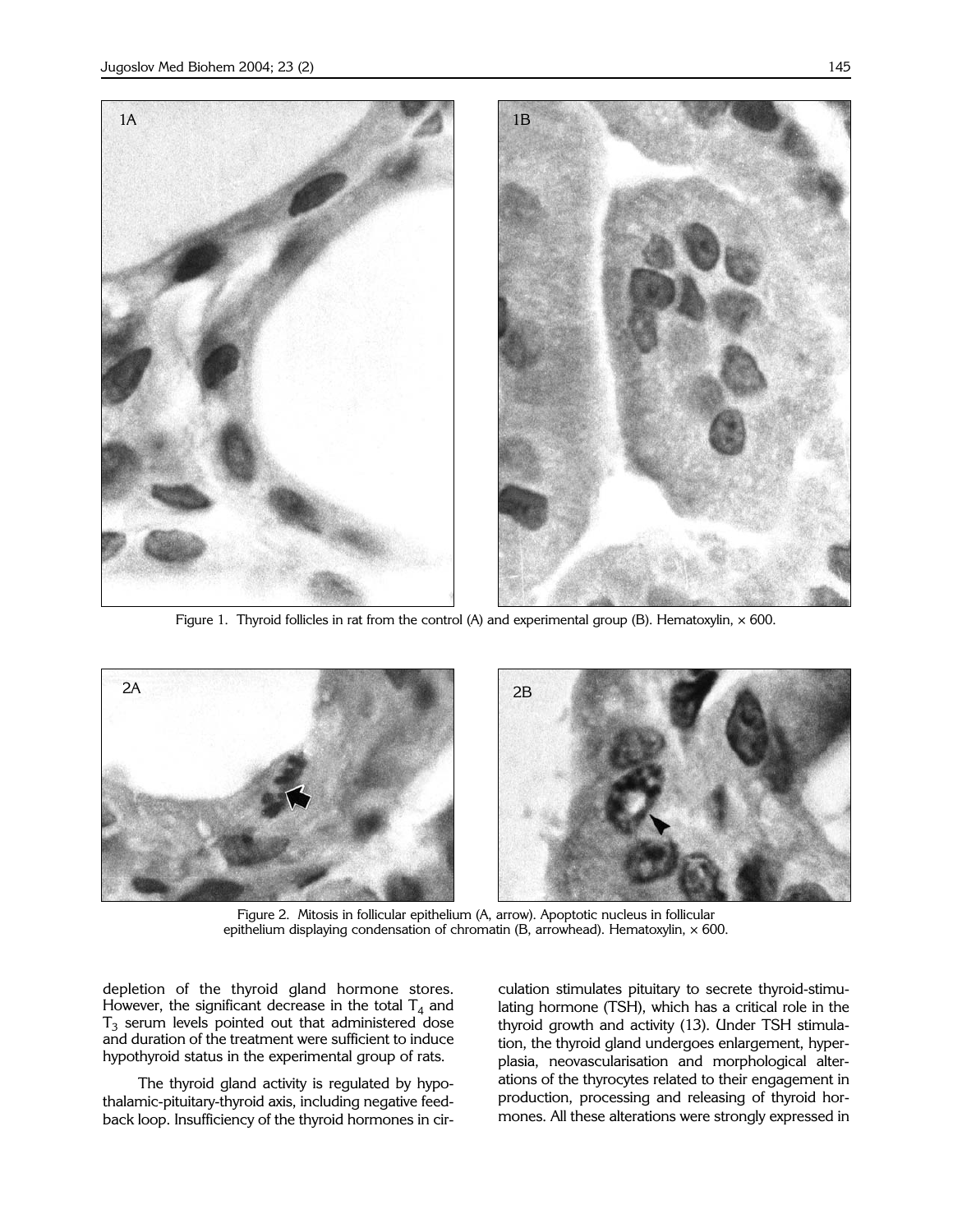the thyroid gland of MMI treated rats in our experiment, but an increase in hormone levels in circulation was absent due to obstructive effects of MMI.

After MMI treatment, together with numerous mitoses of thyrocytes, cells in different stages of apoptosis were frequently seen. This finding could be a little confusing considering evident thyroid hyperplasia but it becomes clear if we bear in mind that homeostasis in the thyroid gland mass is maintained by balanced cell proliferation and death (14). In hyperplastic thyroid, the number of mitoses was increased, so the same had to go for an absolute number of apoptoses, which made them both easily visible. Distinct hyperplasia of the gland means that proliferative activity was highly favoured in relation to cell death.

It has been previously reported that thyroid hyperplasia induced by antithyroid drug such as MMI was associated with the blood capillary enlargement and neovascularisation (15, 16). Angiogenesis was accompanied with increase in fibroblast growth factor-2 and transforming growth factor  $\beta$ 1, and decrease in thrombospondin 1, which probably interacted in an autocrine/paracrine relationship (16). Mast cells presented in an increased number near capillaries, were closely associated with connective tissue remodeling and angiogenesis (17, 18).

As we mentioned above, the body mass change was among the most conflicting findings derived from the experiments with animal models of hypothyroidism. In our experiment, MMI treated rats gained less body weigt than animals from the control group and thus, our data were in accordance with those previously published by LeGrow et al. (4). There may be

several possible explanations for this retarded growth. Since thyroid hormones generally stimulate growth, slowed weight gain could be simply the result of their insufficiency, associated with diminished food intake. On the other hand, Curcio et al. (19) showed that hypothyroidism induced by thyroidectomy did not influence energy intake and food absorption. Since we did not observe considerable difference in quantity of ingested food in control vs. experimental group of animals, we believe that the possibility that MMI itself negatively affected food ingestion should be rejected. Considering this, the question is what has happened with energy ingested but not built into the body mass. The only logical explanation is that it was released. Since it is well known that in hypothyroidism the cell basal metabolic rate and oxygen consumption are decreased, there must be an alternative pathway for energy dissipation. Taking into account our still unpublished data on increased interscapular brown adipose tissue (BAT) relative mass in hypothyroid group of rats, we assume that BAT activity was the mechanism for energy dissipation responsible for the reduction of body weight gain in hypothyroid rats. The absence of an expected fall in the body temperature due to the lowered metabolic rate offered further support for this idea. The fact that the functionally active BAT is present in rodents but not in adult humans, might explain difference in weight gain in hypothyroidism that exists between rodents and humans.

*Acknowledgment*. This work was supported by the Ministry of Sciences, Technology and Development, Republic of Serbia, Grant No. 1550. The authors are grateful to Dr Miroslava Janković, INEP, Zemun, SCG, for conducting  $T_3$  and  $T_4$  assays.

## HIPOTIROIDIZAM KOD PACOVA INDUKOVAN METIMAZOLOM: UTICAJ NA TELESNU TEŽINU I HISTOLOŠKE ODLIKE TIROIDNE ŽLEZDE

*Maja Čakić-Milošević<sup>1</sup>, Aleksandra Korać<sup>1</sup>, Vukosava Davidović<sup>2</sup>* 

<sup>1</sup> Institut za zoologiju, Biološki fakultet, Univerzitet u Beogradu, *2Institut za biohemiju i fiziologiju, Biolo{ki fakultet, Univerzitet u Beogradu*

*Kratak sadr`aj:* Cilj ovoga rada bio je ispitivanje uticaja metimazola na telesnu te`inu i strukturu tiroidne žlezde kod pacova. Metimazol, davan u vodi za piće u vidu 0,02% rastvora tokom tri nedelje, doveo je do značajnog sniženja nivoa T<sub>4</sub> i T<sub>3</sub> u serumu, što je utvrđeno radioimunoesejom. Prinos telesne težine bio je manji nego u kontrolnoj grupi, dok je težina tiroidee povećana. Histološkim ispitivanjem tiroidne žlezde utvrđena je aktivacija folikularnog epitela, uz povećan broj mitoza i poboljšanu prokrvljenost. Verujemo da je sniženi prinos telesne mase kod hipotiroidnih životinja do kog dolazi uprkos nižoj stopi bazalnog metabolizma i približno jednakoj količini unete hrane, rezultat odavanja energije aktivnošću mrkog masnog tkiva.

Ključne reči: metimazol, histologija štitne žlezde, hipotiroidizam, telesna težina